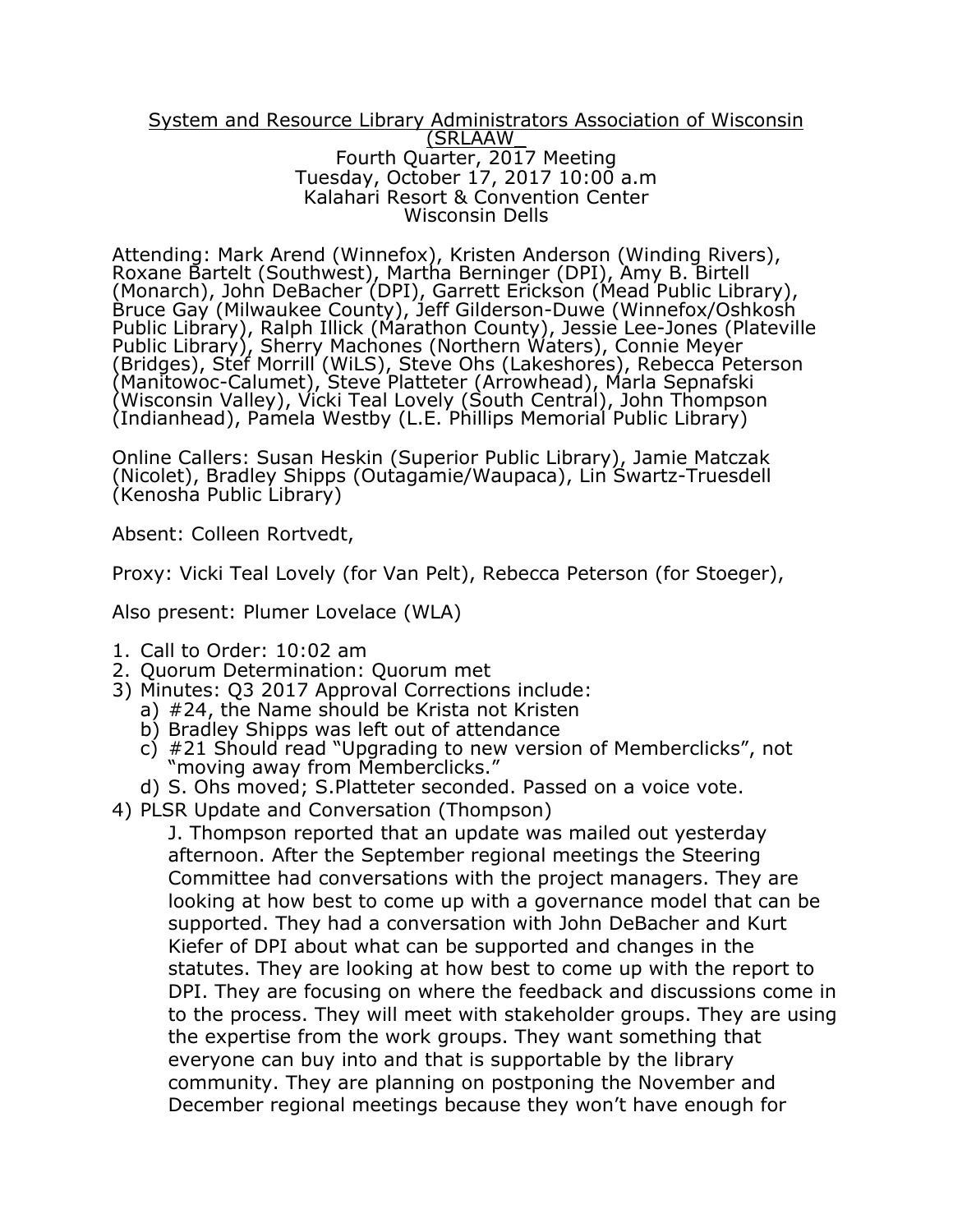people to react to as the models will not be completed. The work groups will be looking at feedback after the conference. They are looking at bringing in an outside facilitator to meet with library directors and also to create the governance structure and the stakeholder groups.

J. Thompson asked: What stakeholder groups should be engaged when they are talking about governance? Suggestions were: libraries; system boards; system directors; county board member on library system boards; executives and administrators would be key people to have on board; LD&L. The current model is built on the county structure—what is good and what is bad? Is there a plan on how to reach out? (K. Anderson). J. Thompson responded that they are hoping to do some target group communication but they don't know exactly how it will look. If library directors are going to be involved, can we see first how much they already understand about the current structure as some have found that they do not understand it? It was suggested that a document based on the current county structure be created and that it be big picture and high level. The consensus was that a one page information sheet with a graphic on one side and then info on the other be a good ready reference for libraries and other parties. There was further discussion about the county structure: systems in WI are creatures of the counties and each have their own character and interact with entities (including counties and libraries) in their own way. We need to be sensitive to how things work with the counties. What concerns do they have? Will they wonder what their relationship will be with the library or system going forward?

The Steering Committee will get the Work Group reports on April 2, 2018. They will use the Work Group report as the basis for building the model and the work on governance begins after that. There may be some conversations prior to that—particularly making sure that the stakeholders understand the current structures and discuss what works well and what doesn't. They will build the model that they think will be successful and will hand it off to DPI. Once DPI has the report, they don't have a lot of details after that.

- 5) Treasurer's Report (Anderson). Balance of \$619.72 The trend has been that they are paying up to \$1000 per year for people to attend Library Legislative Day, but only take in \$800. This will only work for a few years. This should be an agenda item for Q1 2018 (R. Illick).
- 6) State funding increase: How are system and resource directors working together to make the best use of these funds and how are systems and resource directors planning to measure the impact of the additional funding? (Illick for Kiely & Rortvedt)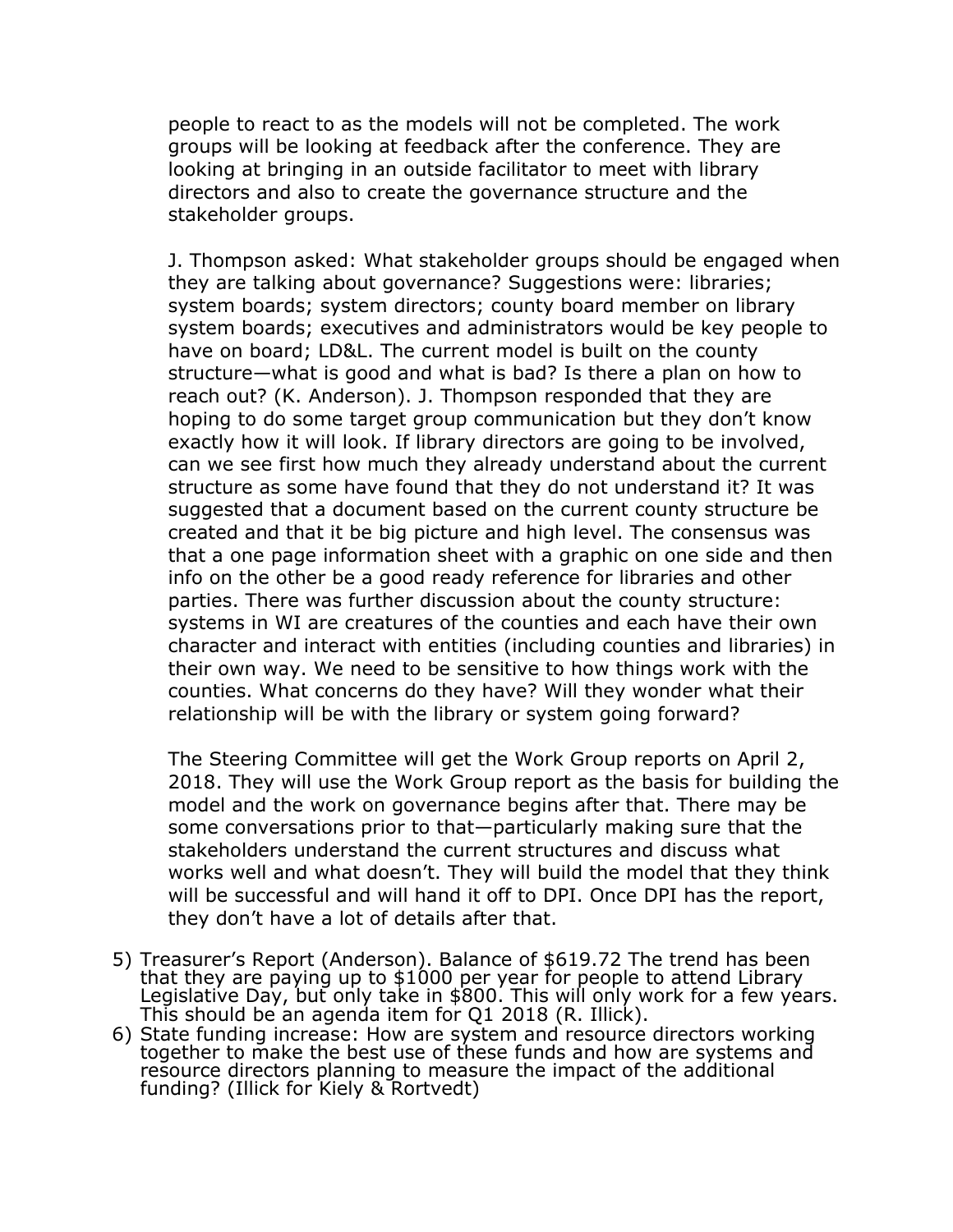- B. Shipps: They spoke about this at their last director's meeting. They are launching a work force development task force of member libraries to see if there are things that the system can support. They are looking at implementing the Impact Survey to survey the public which is something Appleton has done. Go to impactsurvey.org. It is designed for public libraries to use to see how they use technology: gets at broadband and workforce development. They are looking at that as one way to measure what they can do to improve.
- A. Birtell: They have had one meeting of the Resource Group (not all directors) and have been looking at Gale courses and linda.com and hot spots for libraries to check out to patrons. They are considering a system-wide program on dementia screening and memory cafes. They will do something collectively under Lifelong Learning topic. They have been trying to work with Workforce Development to get them to pay for Gale courses and have talked to Bruce Palzkill, Deputy Administrator for DWD; they also received funds. He felt confident that they can match funding for the system and perhaps the state. A. Birtell proposed a third of the costs. She talked to Gale courses to get a breakdown of cost per system. Sarah Gold is also working on that with WiLS. How do we gather outcome? There was a general Thank you from the group for pursuing this. Folks from DPI are encouraged about this potential partnership.
- C. Meyer: Thursday at 1:30, there will be a program with people that will talk about ways to create partnerships with Workforce Development. The system had already put funding into workforce development not knowing whether the increase would come through. They also included money for surveying purchasing an iPad for each library to put on a kiosk.
- C. Meyer and K. Adams Wendt reported that LD&L wants to ask for this much money and more for the next budget process they need data and impact information. Please think about putting the dollars into ways that translate into impact and something that can be shared so that in two years they will have the same success. If funding goes toward sessions in libraries to further workforce development, they need to track attendance at the sessions. Make sure that you get the stories. It was asked if the current form of the annual report could be used for reporting back to DPI? J. DeBacher said they could add the question for the 2017 annual report and then collect more information in the 2018 plans. It may be that the timing is too late for the budget work. K. Adams Wendt said legislators need to be continually thanked by seeing the difference that this money is making.
- M. Sepnafski: Would like to see ongoing reporting. Would like to see what others are doing. There was a discussion about this. Who can develop a web site to share information? Perhaps PR people can be involved. S. Morrill said they use Basecamp. M. Sepnafski nominated C. Meyer to be chair. J. Gilderson-Duwe seconded. The group will include members of SRLAAW and PR staff. Let C. Meyer know if you or someone from your system will participate.
- S. Morrill reported that they have been talking to Gale and they are willing do an additional 5% discount. This may be a WPLC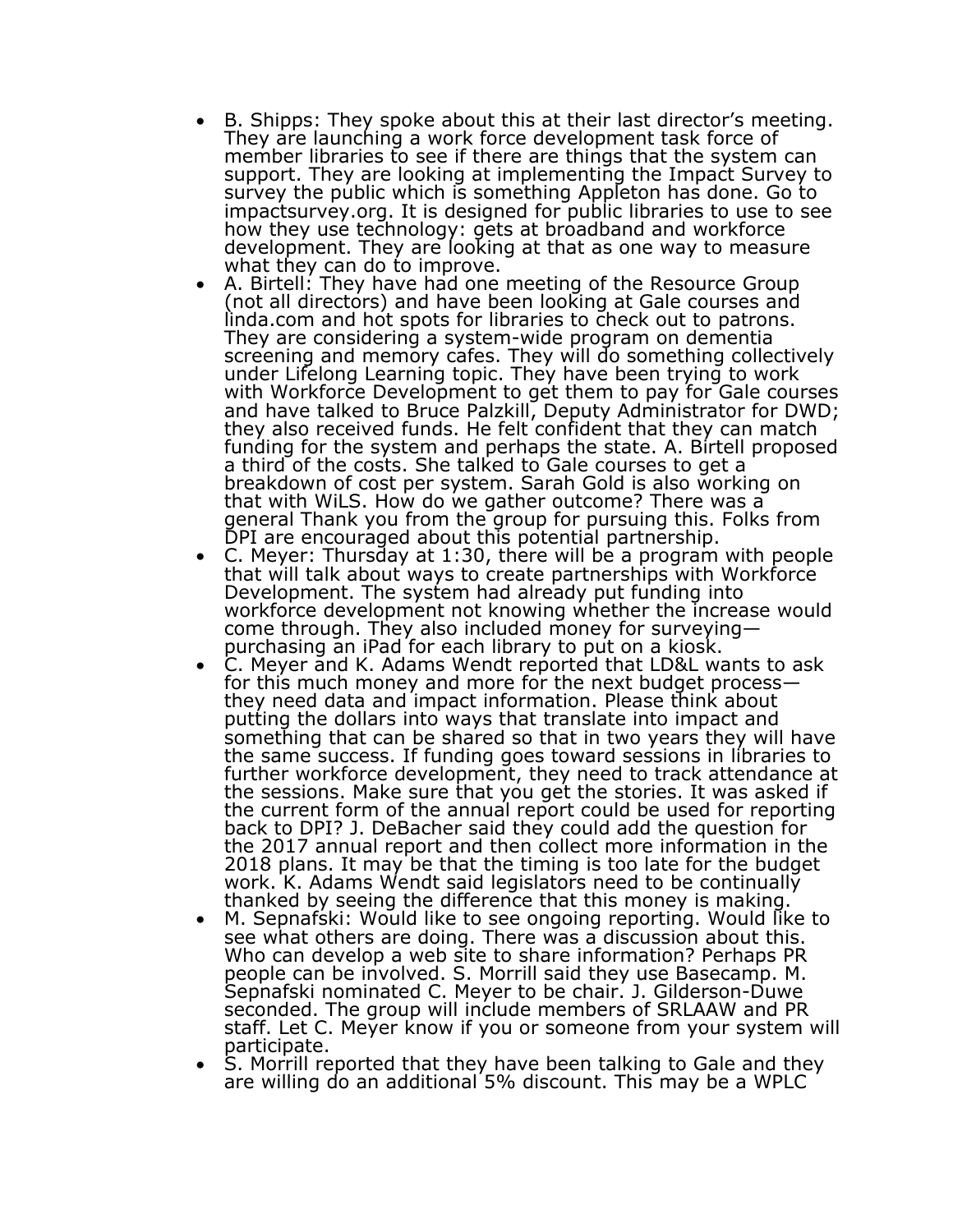project. WiLS is trying to get the best price possible. There has to be one invoice point, but WiLS can invoice systems and DWD.

- 7) LD&L Report
	- a) C. Meyer thanked everyone for support of state aid increase. If anyone has any questions about the numbers, let her know. There is \$500,000 in 2017 and \$1,000,000 in 2018 for a total of \$1.5 million.
	- b) Cross-county payments/update/presentation (Meyer). LD&L has been working on cross county funding. The flyer is on the Bridges web site or you can email C. Meyer for a copy of it. They made a presentation to the Wisconsin Counties Association Steering Committee (County Organization and Personnel) last week. This was good practice for the upcoming Wisconsin Counties Association Board of Directors. They talked about system structure, PLSR, and made the point that systems are pro-active and not afraid of change. At the end there was a testimonial from Calumet County who said they love their libraries and want to make their libraries better. C. Meyer has slides that others can use. Slides show how communities that don't have a library are near a library in their county and how that is their library (Xonia and Oconomowoc). They show where there are no libraries. There was a discussion about counties where Act 420 has been questioned. Consensus: It is important to keep up the spirit that libraries should be compensated for their use. Communicate with local officials and stress what is best for the citizen. Don't assume they know the law. What do other systems do to educate new directors? Bridges has an information packet and they meet with each new director. C. Meyer will share it. A shared new director orientation packet is also a good candidate for the new web site.
	- c) Was MS IT academy, now Imagine Academy: Libraries can become certified by going to a certifying agency—like a local technical college or high school. The education and learning can be obtained from anyone. There are resources for libraries doing coding that Tessa from DPI will put on her web site. C. Meyer said that 2650-1 is the new bill. It is geared for small and rural libraries for Teach funding. Systems can apply on behalf of the libraries. They can offer training and allow others to attend. Kurt learned from DOA that they are likely to ask that the training grants for libraries start in 2019 (schools are 2018). It still needs to pass. There was a meeting yesterday with the lobbyist and some senators to talk about this. There is no cost, they are just changing the language to make libraries eligible. It increases the impact of the existing dollars. Right now they are signing in to see who is co-sponsoring. They are going to testify next week at the hearing. Connie will ask Kathy Klager for a writeup on talking points.
	- d) Legislative Day 2018 is set for February 20. We may be meeting with aids, not legislators.
	- e) They are still working on Libraries Transform posters. A picture taking session has been organized for November. P. Lovelace will be the master photographer.
	- f) S. Ohs had a listening session with various legislators. They billed it as a library listening and thank you session. They outlined public services, public library system services and how they interlock. They highlighted Share and Gale Courses. They had Wisconsin Talking Book and Braille library as the closer and it was a big hit.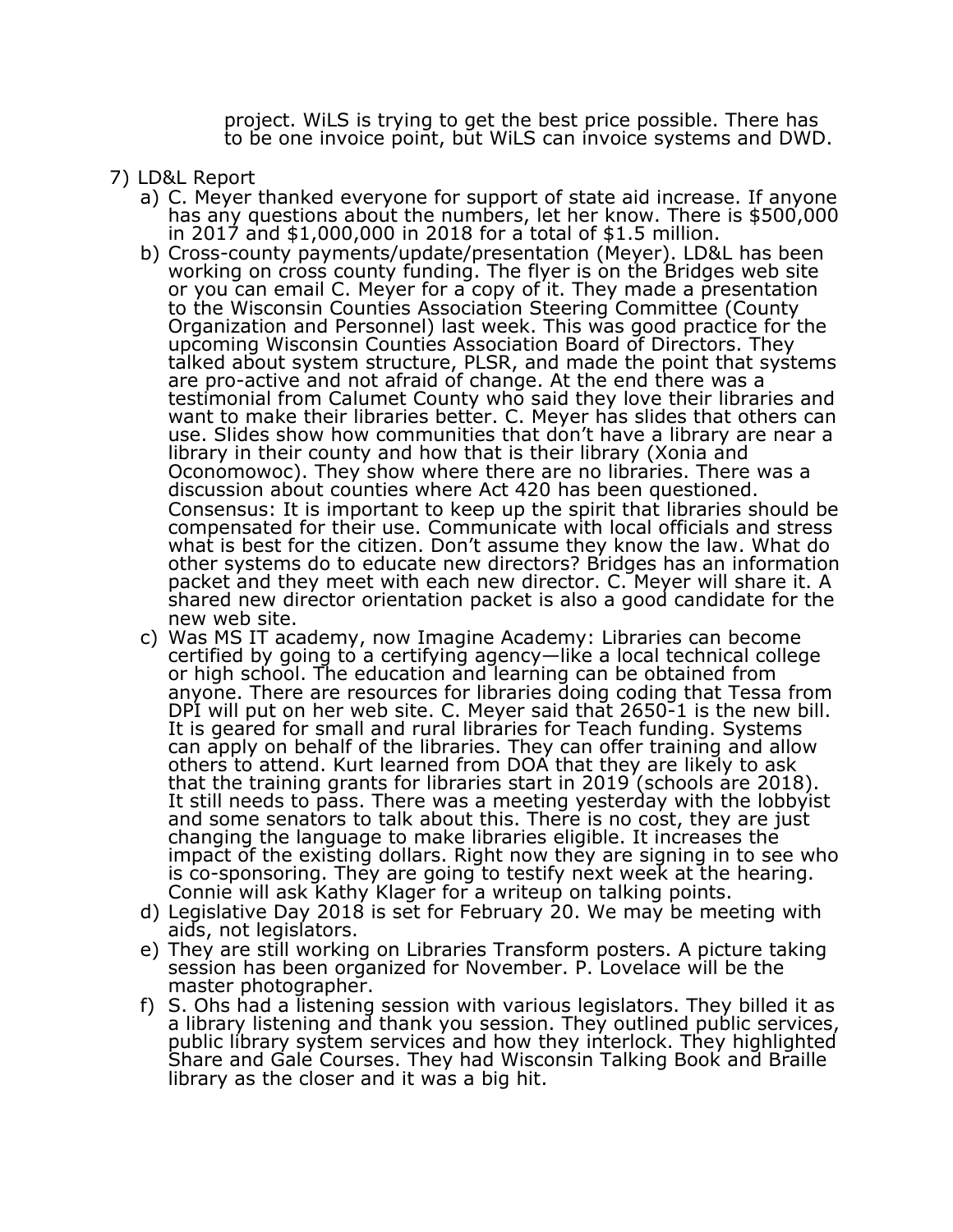- 8) Affiliated Organization Reports:
	- a) PLSR (Thompson): reported above.
	- b) DPI: J. DeBacher sent out the compiled notes from DPI. They are doing some recruiting for positions. Filling these positions will allow consultants to do more work in the field. M. Berninger added that they have two people and part of another working on ILL and they are working hard, but looking forward to filling the positions. J. DeBacher thanks everyone for getting the system plans submitted. They will be reviewing the reports and may request clarification. It may that with the additional system aid, that there will be revisions mid-year. Midyear may be the opportunity to present how the additional system aid can be used. There is still no word on federal LSTA. There is encouraging news that both houses have LSTA funding in their 2018 budgets. There will be an LSTA meeting in late November, but he is not sure how much information there will be. There was a discussion about how to include the new funds in the state budget: the recommendation is to track it as if it were a grant. S. Ohs reported that they are tracking it in an Other category. J. DeBacher can run some reports of the annual report information if systems or libraries need them (for example salaries). The preliminary annual report information is on the web site.
	- c) WiLS: S. Morrill sent a report. S. Platteter is the new Chair Elect. There are WiLS regional community meetings coming up—the theme is information literacy. They are bringing together schools, acedemics and libraries. There is a party tonight and all are welcome. They are undertaking two strategic initiatives next year. When they did the migration from UW, they did not change anything about their cooperative purchasing procedures. They are recruiting people who are interested in that process. The other is around their values. Last year they had an incredible speaker at WiLSWorld—they are looking for an equally outstanding speaker for 2018.
	- d) WPLC: There is a meeting today. One of the things coming today is a proposal to fund a BiblioBoard community engagement project.
	- e) WLA: P. Lovelace. Welcomed us to WLA. He submitted reports and if you have any questions or if you see any opportunities for collaboration, please let him know. They have survived the Member Clicks upgrade. All of the initial processes leading up to go live went very smoothly, however about two weeks out there were problems so when they went live some things were missing. However, they are on the other side and it is going to be better. They are looking at redesigning the web site next year. They are working on a new director letter which falls under the purview of the membership committee. He thanked the group and said that he thinks they have had a wonderful year, especially the LD&L Committee, and for making an effort to help when WLA needs something (equipment, working with libraries). His counterparts in other states do not have the system structure and he appreciates it. C. Meyer thanked P. Lovelace and offered assistance from this group on the new director letter. C. Meyer will make sure that her directors know how important it is to be a member of WLA.
	- f) COLAND: No report.
- 9) Member Roundtable
	- a) J. Thompson: Indiahead was notified on September 15 that their patron database was compromised. There was a discussion on data